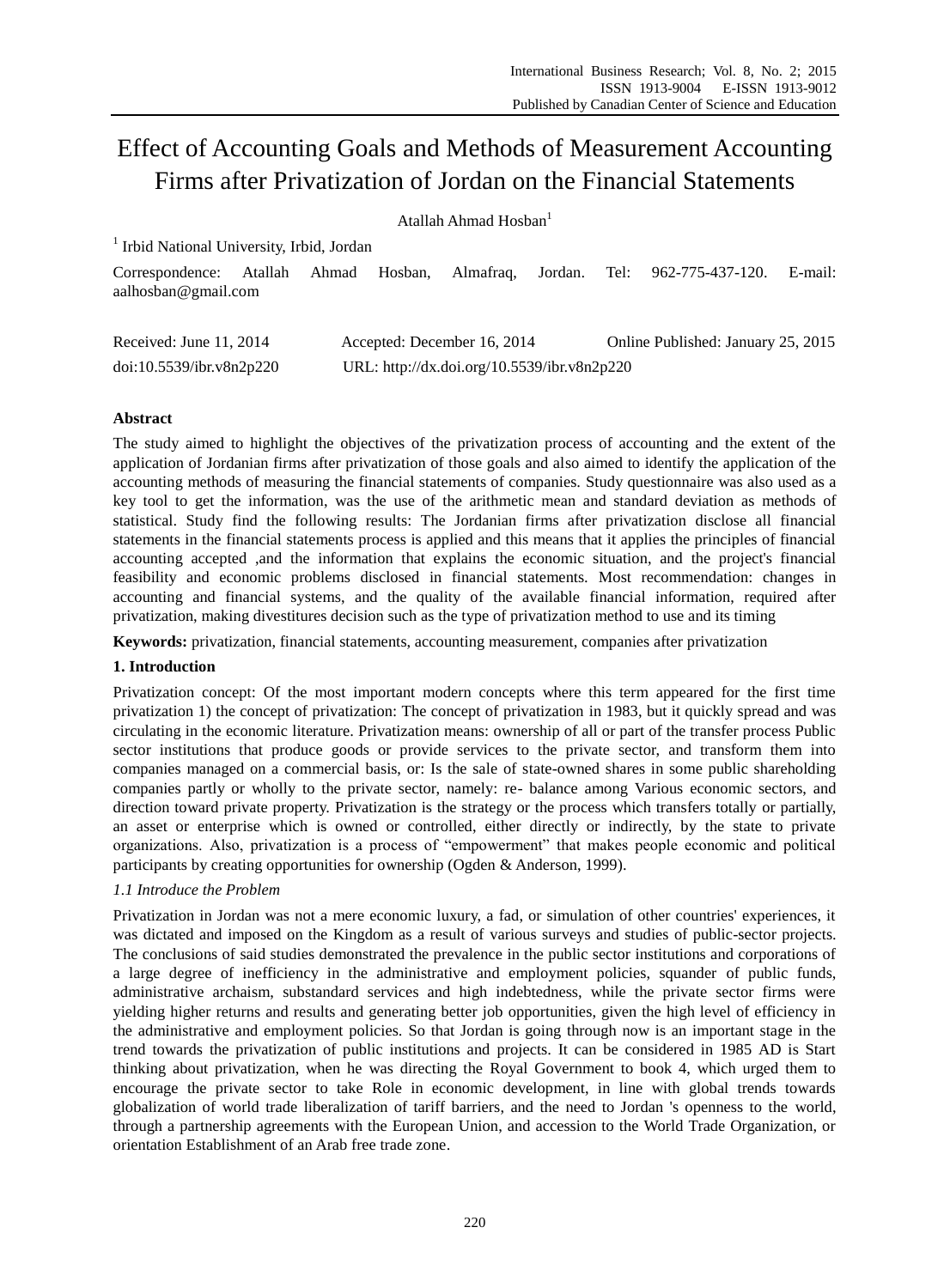# *1.2 Explore Importance of the Problem*

Since an important objective of privatization is to remove the nationalized industries from political control in the belief that control by the market would ensure greater efficiency, structural differences to political motives behind privatization; grouping countries as developed, developing and former communist, although conceptually and methodologically useful, may obscure significant differences within each category. This research highlights the importance of the privatization policy in Jordan has become a continuous approach, studies have shown Conducted on public sector institutions in Jordan that there was a lot of chaos and humor of public money, and poor services provided by, and high indebtedness, while private sector companies achieve better results, and there are more job opportunities.

# *1.3 Problem Study*

This study tries to answer the following questions:

- 1) Is the privatization company in Jordan benefit from the actual accounting objectives after privatization?
- 2) Is the privatization in company used the accounting method for privatization?

# *1.4 Objectives Study*

This study aims to identify the goals and methods of accounting and accounting methods relating to the privatization process so that this study target for following:

1-To identify the targets of the accounting process of privatization and make sure of the extent of the application of those goals;

2- Identify the applicable accounting policies in companies after privatization;

3-Come up with results and recommendations will help researchers identify the companies actually applied in Jordan after privatization.

# *1.5 Participant (Subject) Characteristics*

Difference in this study from previous studies:

**1-**This study focuses on the accounting objectives of the privatization process and the extent of Jordanian companies have benefited from those goals after privatization.

2-This study focuses on the accounting methods used to measure the financial statements of the terms and the extent of the use of these methods and how to disclose the methods of measurement in the financial statements.

# *1.6 Research Design*

The research design consists of three main parts of the study is provided that has the problem and the importance of goals and methodology of the study and previous studies, and the second part is the theoretical framework that covers the variables and the problems of the study, and the third part is the statistical analysis and the results and recommendations of the study

# *1.7 Experimental Manipulations or Interventions*

Four types of government policies can bring about a shift from the public to the private sector: (Gupta, 2000).

a) The cessation of public programs and the disengagement of government from certain responsibilities,

b) A transfer of public ownership and assets to private organizations,

c) The financing of private services through contracts or vouchers, and

d) Allowing the private sector to enter into those areas hitherto reserved exclusively for the public sector. Privatization programs are complex and all the key aspects (social, economic, political, etc) should be taken into account in the design of the program and components. The critical success factors for privatization programs may be as follows (Young P., 1998) establish a proper balance among objectives.

b) Thorough planning and education are vital.

c) Decision makers must be better educated so they can fully understand the need for privatization and the necessity of creating a solid institutional framework that will allow privatization to flourish.

# *1.8 State Hypotheses and Their Correspondence to Research Design*

1- there is no trace of the objectives of privatization accounting on the financial statement"

2- Do not use the companies after privatization accounting measurement methods in the preparation of financial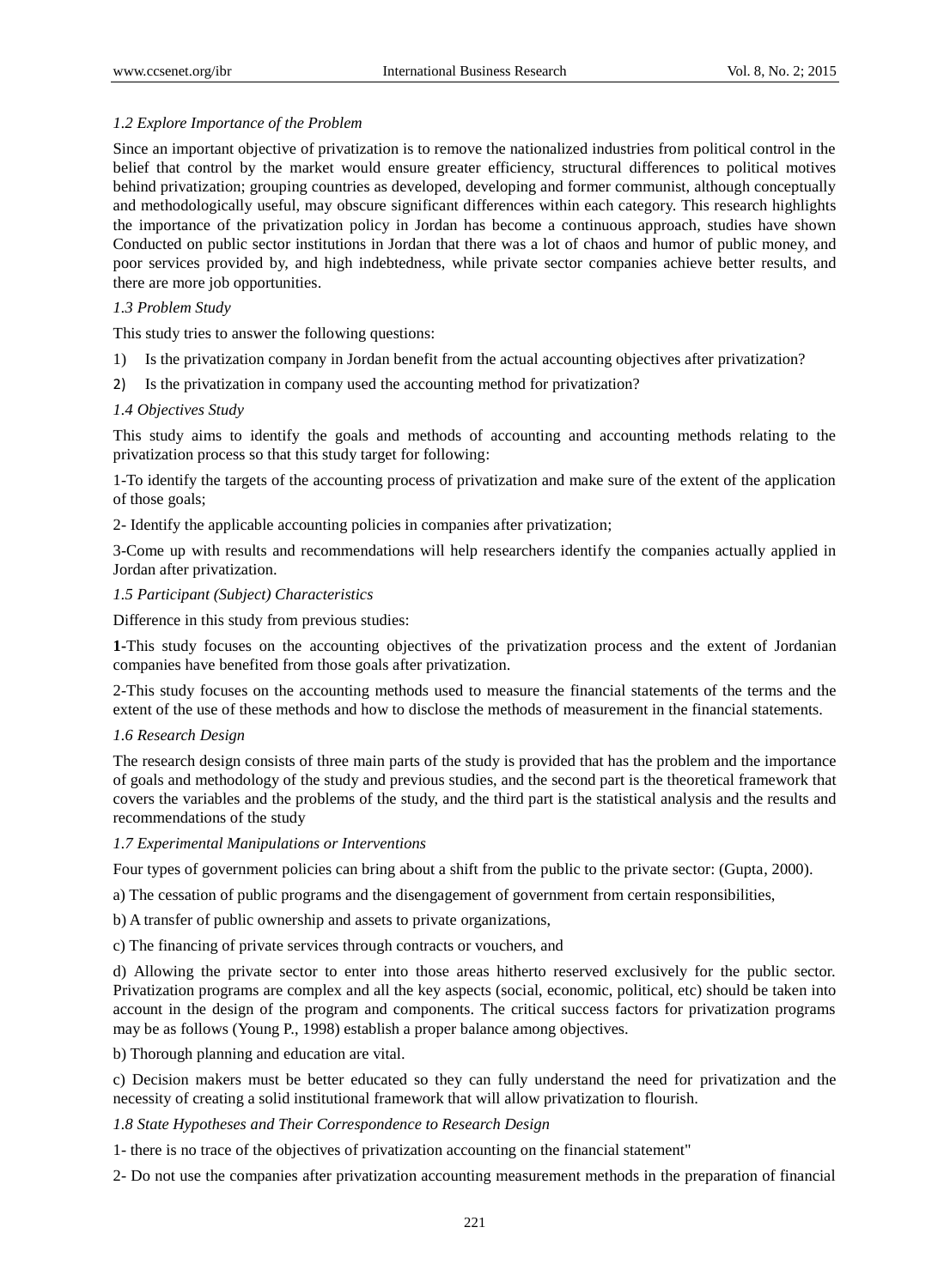statements

#### **2. Literature Review**

#### *2.1 Describe Relevant Scholarship*

1-Kerry Jacobs, 2009: Beyond commercial in confidence: accounting for power privatization in Victoria.

The purpose of this paper is to examine whether the use of commercial-in-confidence arrangements within the public sector allows the deliberate manipulation of accounting figures to generate support for the privatization agenda. Design/methodology/approach – A case study is presented of an Australian power entity, United Energy, where the privatization was subject to commercial-in-confidence restrictions and differing opinions as to the accuracy of the entity's financial accounts during the privatization process. It examines many of the key "commercial-in-confidence" documents, which are now available through parliamentary and official document sources, together with pre- and post-privatization financial statements. Findings – The accounting figures were shaped to support a privatization agenda and this was obscured by the commercial-in-confidence provision. Some attempts were made to use accounting arrangements to reduce federal taxes but this failed. A substantial element of the reported sale price represented internal transfers between the state-owned entity and the government with the actual price paid by the purchaser being substantially lower than the reported price. The price paid was based on the financial statements which were openly challenged by the Auditor-General. The paper strongly supports the contention that manipulation of accounting figures occurs under commercial-in-confidence privatizations.

2- Andrea Mennicken, 2013: Accounting and Privatization in the Prison Service of England and Wales.

the prison into a performance-oriented accounting entity. It examines the implication of private sector accounting and consulting expertise in redefining prison values and prison performance, and it discusses the consequences this had for definitions of risk and responsibility. The paper shows how the reforms promoted a systemic of Prison Service accountability. Prison managers and regulators came to be inserted into hierarchies of expertise and credibility shaped by quests for commensuration and audit ability. Further, the paper shows how the reform attempts brought about a situation of institutional lock-in by contributing, as the outgoing HM Chief Inspector of Prisons Anne Owers has put it in 2010, to the creation of an inflated prison system "too big to fail, and too big to succeed .

3- Yakup Selvi, 2010: The Importance of Financial Reporting During Privatization.

Privatization has been on a lot of countries" agenda, especially for the emerging countries for a long time. In Turkey, as an emerging country, privatization plan has been a very high priority among the State Budget income items for three decades. To identify and to explore the accounting role in privatization is the critical issue for the countries under privatization process. In this study, the importance of financial reporting during privatization process is examined. The overall responsibility of accounting in privatization is to develop investor confidence to channel the flows of funds and to ensure the effective and efficient use of capital funds. Therefore, without a sound accountancy framework, the privatization process would not generate the desired long term economic, social, and financial development results. Therefore, we analyzed the period of Turkish privatization experience by underlying the importance of financial reporting in this process. For this purpose, in the first part of the study, we defined the privatization and argued the positive and negative opinions about it. In the second part, we clarified the role of accounting in privatization process under disclosure, transitional problems, training, valuation problems, and inflation accounting subsections. In the third part, we discussed the recent accounting developments which may effects privatization in Turkey. In the fourth part, we summarized the implementation of privatization in Turkey. Then, we mentioned the key issues in privatization process for emerging economies. Based on the Turkey"s privatization practices, financial reporting has a very important role in the SOE"s privatization process. In our point of view, since accounting has an important role in privatization, this role takes place before, during and also after the privatization. It should be taken into consideration that the main objective of privatization is not only to privatize SOE"s, but also keep the sustainability of privatized SOE"s. While privatization creates sources for new investments of the governments, it should support the effectiveness and economics of goods and services in the area of privatization. So the sustainability of privatized companies is very important as well as their sales. All of the above purposes can be controlled by solely accounting.

4-Shehan, 2008: Problematic privatization and its implications in raising the efficiency of economic performance.

The subject of privatization has been the focus of interest of researchers and those who have great interest in economic matters where it caused a lot of debate and controversy in these matters. From the scientific viewpoint,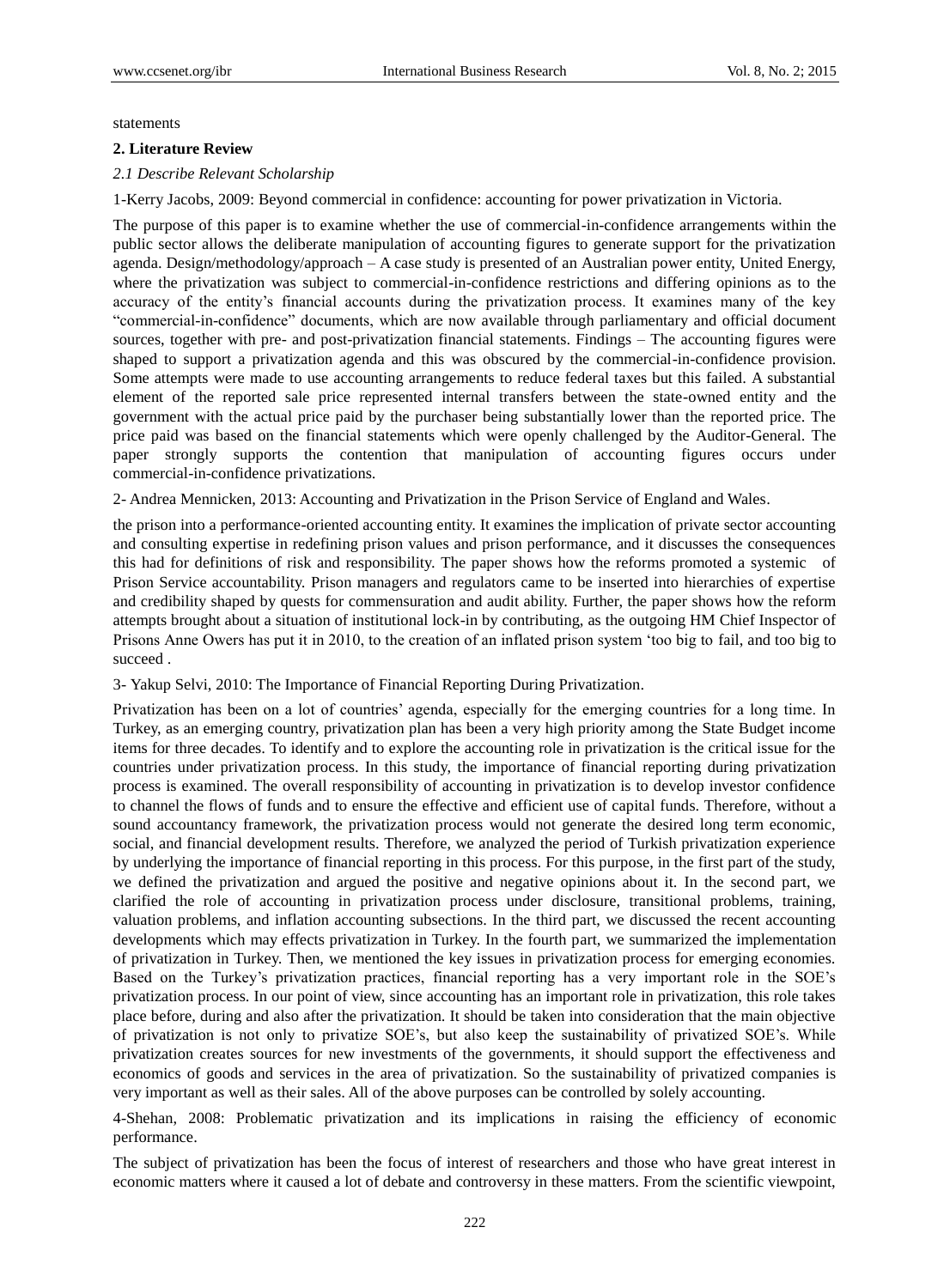the subject of privatization cannot be discussed accurately without mentioning and discussing the Market Economy System and the role of the private sector in this system. It is known that privatization does not represent a gateway or an economic theory standing as a whole, but it is a tool or a means used by the existing economic policies in the country for the purpose of changing the economy from the central system based on the government control over all the economic activities into the market system based on the forces of supply and demand. The philosophy of the Market system is based on a set of assumptions like the private ownership of the means of the production, and the freedom of the individuals' movement and capitals. The conscious and objective perception to adopt or not adopt privatization in developing countries depends on the basis that the lesson lies in the possibility of the economic system based on public and private sectors in achieving higher levels of the efficiency of performance and the efficiency resource allocation. The area of both sectors in the economic activity depends on the view just mentioned. The principle of the acceptance and rejection of privatization under the political, social and economic conditions and traditions of the developing countries must be based on strong background to know which sector has the capacity to achieve the economic and social development .

*2.2 Accounting Objectives from Privatization* **(**Craig & Amernic, 2006)

1- For making divestitures decision such as the type of privatization method to use and its timing

2- For fulfilling the investors needs, which usually include as a minimum the preparation of prospectus or information memorandum and business plan

3- For assessing how the public interest has been served in the government discharged of its stewardship function, including how will the privatization objectives has been met

4- Increase disclosure in financial statement after privatization

5- Attaining low cost specially operating cost

6- Making value added for financial statement after privatization by provide internal auditing and external auditing

7- Identification of property unsuitable for business activity as uncollectible claims , fixed and intangible assets , and investments items

8- Accounting language is important in telling the tale of privatization. Of particular importance are the specific constructs in that language – the accounting measures used to help construct the tale, give it a coursing thread through time, and generate rhetorical appeal

*2.3 Accounting Methods for Privatization* **(**Mohmoud Aljabali, 2012)

Concept valuation: valuation means the concept of determining the value of something, this value is measured replace strongly object to be privatized for other things, because they can not measure the value of things relative to each other money has been used to measure the value. The concept for the evaluation

1- To evaluate the assets of institutions, is to try to reach a financial value, but this value is indicative estimated.

2- Problems change in accounting systems: a change in accounting methods resulting from the transfer of ownership of accounting units

And changes in accounting and financial systems, and the quality of the available financial information, required after privatization.

3- Disclosure of information: the information that explains the economic situation, and the project's financial feasibility and economic problems For investors, with a statement of the date of his comparatively to previous years, with the expectations of the future, showing the extent of expected accomplishments, and benefits Expected, and usually auditor issued a special report for a specific order to protect the interests of prospective investors

4- Method based on assets: assets are evaluating depending on the estimated price of the sale between the seller and the buyer without pressure or coercion, and takes into account the way this first -current assets, which is not the subject of our research. Second, fixed assets , and we find: Tangible fixed assets, such as land, and must be evaluated according to the market price, taking into account the disposition of rights, The ownership or lease long-term rights, buildings, equipment and other productive assets, evaluate and also according to the market price or value Substitution after consumption

5- Existing method based on the replacement cost: represents the present value of the replacement owned enterprise assets have another The same energy with depreciation and any defects in the existing " a replacement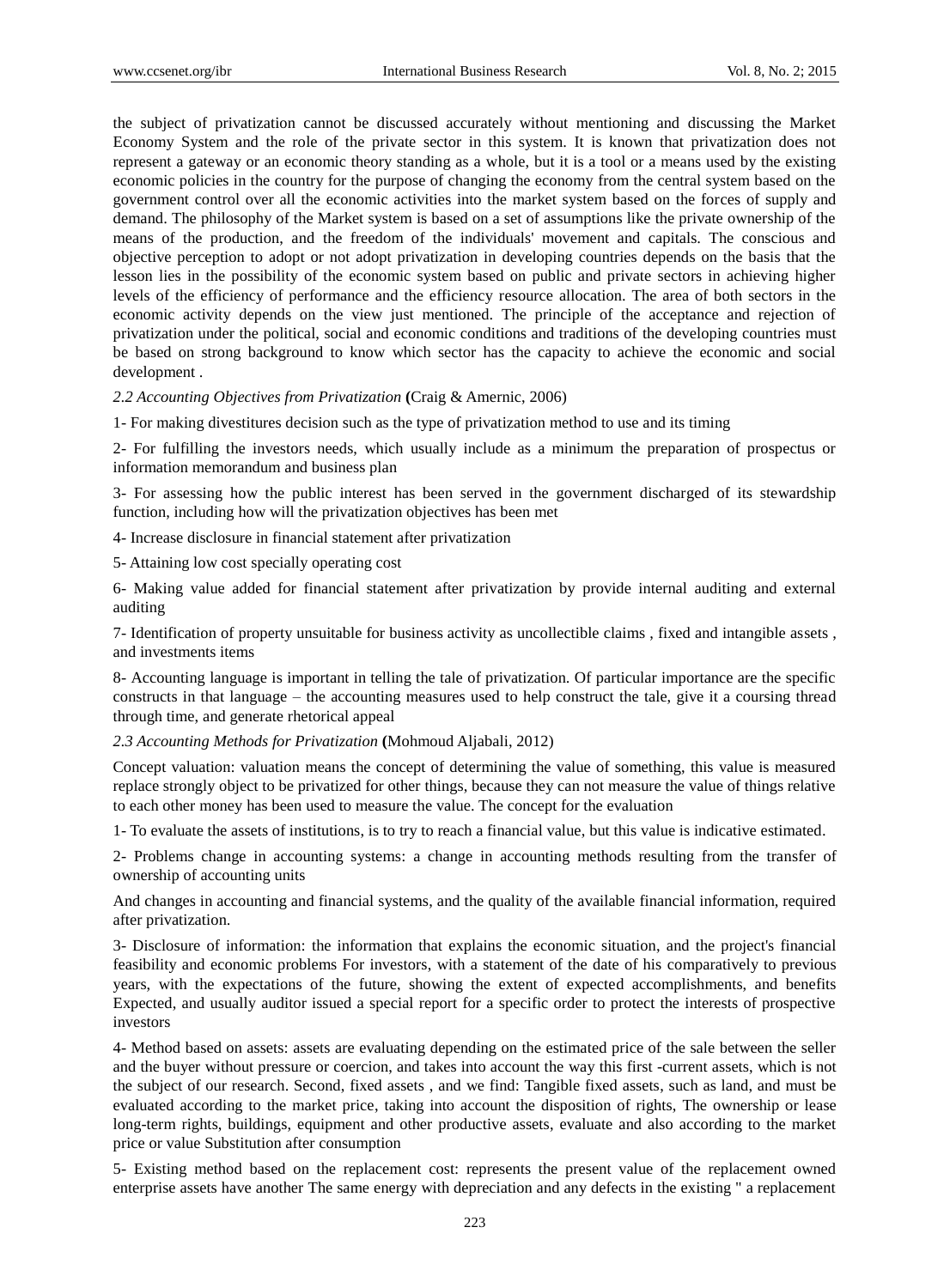cost in the event of sudden exposure to loss or damage

6- Rating based on the market value: The value is estimated based on the expected price of the shares in an efficient and active market for Using a multiplier market value consideration for the shares for profit or for the carrying value or fair comparison with the market value Where similar projects in terms of activity and size. In assessing the institutions are the basics analysis of the activity of the institution as it is the adoption of principles Specific estimate of intangible assets in terms of knowledge , professional and technical , brand , and spatial in commercial markets

Economists have argued that network utilities such as power represent a natural monopoly where the costs of infrastructure offer a virtually insurmountable barrier to competition. One solution to this monopoly problem was the state ownership and control of these assets. However, it was argued that as part of the process of privatization, these assets could be restructured with generation, distribution networks and the supply or sale of electricity being transformed into separate and stand-alone entities and regulation being installed to ensure effective competitive behavior in the newly created "power markets". Argue that privatization involved the following six (Craig & Amernic, 2006).

- Obliging electric enterprises to operate according to commercial principles.
- Introduction of competition in order to improve sector performance.

Restructuring or unbundling the electric supply chain to enable the introduction of competition. Breaking up the incumbent power utility into multiple generators and distributors of power that trade with each other in a competitive wholesale power market.

- Privatization of the unbundled electricity generators and distributors under dispersed ownership.
- Development of economic regulation of the power market.
- Focusing the government"s role on policy formation and executing and divesting their role as operator and investor.

The growth of accounting within these public sector organizations can be seen as a response to this growing commercial and competitive environment also argued that the introduction of accrual accounting in the public sector was the first stage of the privatization process as the information that was needed to initiate privatization (the value of assets, liabilities and profitability) could be most efficiently collected under an accrual accounting regime (Kerry Jacobs, 2009).

Attempts aimed at reconstructing the prison as a private sector-oriented accounting entity have paved the way for these developments. They led to a shift in emphasis from the Prison Service as a whole to individual prison establishments. Notions of failure and failing have come to be connected to individual, failing prison organizations. Poor performance has come to be regarded as the failure of individual operational management which, in turn, has reinforced a focus on issues of 'structures' and 'systems' at the expense of softer, more subtle "processes" and "commitment (Coelye, 2007).

Government accounting is a key component of accountability and transparency by keeping the records of and reports the financial policy related government transactions. An advanced accounting and reporting system is the most reliable source of reference with respect to the current and future effects of the financial policies employed by the governments. Featuring this characteristic, government accounting provides timely, accurate and consistent information to all decision-makers as well as to decision-makers who are involved in privatization process. The overall responsibility of accounting in privatization is to develop investor confidence to channel the flows of funds and to ensure the effective and efficient use of capital funds. Therefore, without a sound accountancy framework (transparency and accountability), the privatization process would not generate the desired long term economic, social and financial development results, while furthermore enhancing the motivational attitudes in respective. Also, weak capital markets and poor enforcement of accounting regulations, a culture of tax avoidance, and accounting education inappropriate to the local environment caused a lack of transparency and accountability (Uddin & Hopper, 2003).

Also, it will be difficult to proceed with effective privatization efforts if the financial management issues are not properly addressed, including in many countries the concepts and methods of valuation of properties, issuance of privatization procedures vouchers, presentation of financial statements, disclosure requirements, measurement and classification of financial items, etc. The financial management aspects of privatization are highly linked to the countries" developments in accounting and auditing in nature, Accountancy firms have been the one of the dominant providers of privatization advisory services. There are some factors such as economic, political, and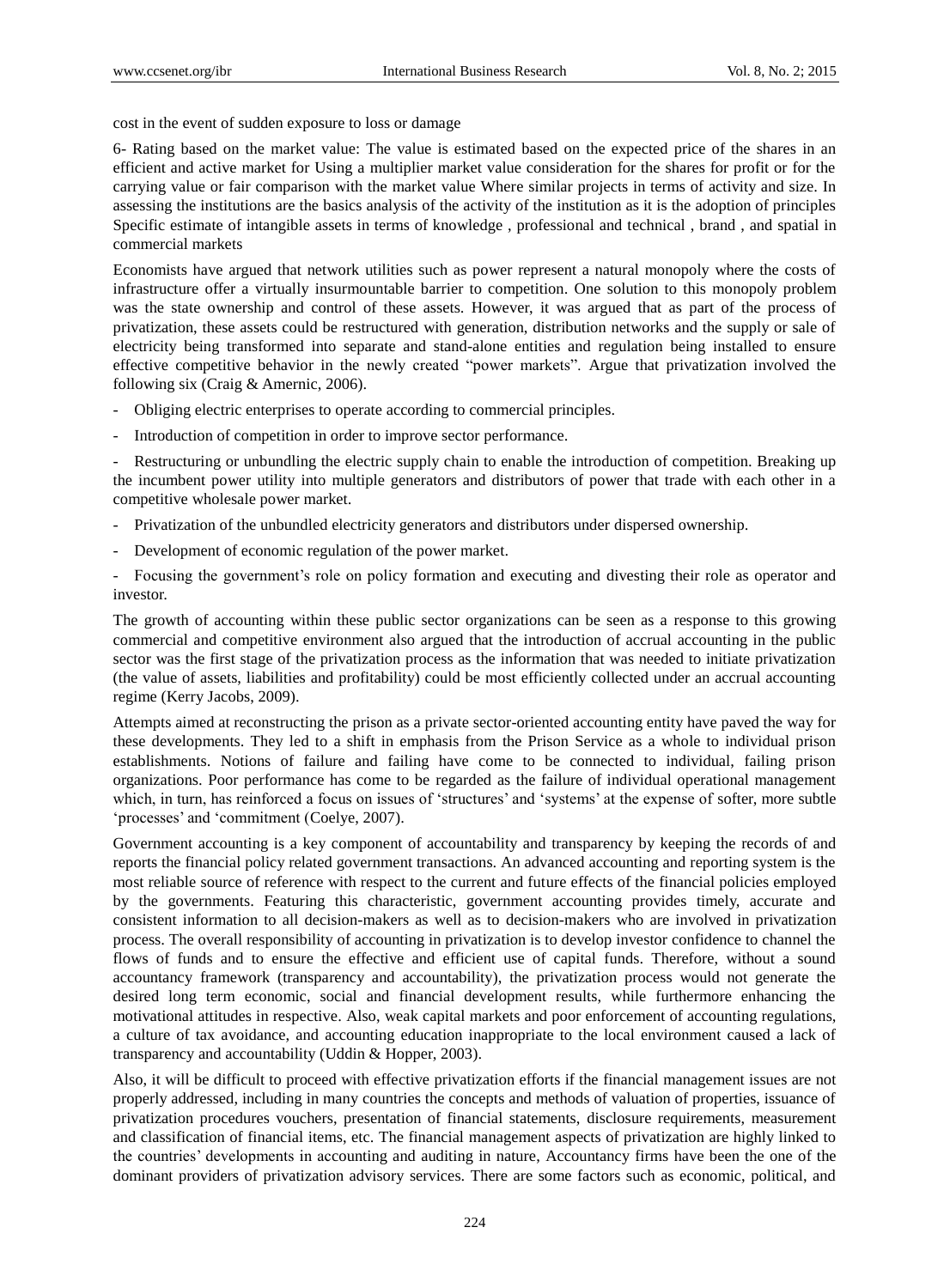the significance to professionalism"s cultural capital which explain why professional technicians and particularly private sector accounting firms came to play such a prominent role in the privatization industry, and Playing a critical role in privatization process , and the role of accounting and financial reporting in privatization can be analyzed under five subsections that are disclosure, transitional problems, training, valuation problems, and inflation accounting (Craig, R., & Amernic, J., 2006).

Therefore, valuation of the privatized companies (and their assets and or shares) is one of the most difficult problems of privatization. Valuation problems related to the privatization of SOEs can be analyzed in three groups:

- a) The valuation of assets and liabilities;
- b) The valuation of business as a going concern; and
- c) The determination of the final sales price for assets and/or shares of the company.

The issues related to these groups of valuation problems are interrelated, but are seldom, if ever, identical. The valuation of the enterprises to be privatized is important for the Government to maintain its credibility in the privatization process. Also, it is important to achieve the appropriate sales price (Selvi & Yilmaz, 2009).

In terms of the standard budgetary accounting conventions, the case for privatization of government business enterprises appears unanswerable. The whole of the sale price of the asset concerned is recorded as an offset against outlays (or, in some jurisdictions as revenue). This analysis reflects the generally defective nature of the budget deficit as a measure of public saving. The budget deficit is simply a measure of cash flow and is confined to the 'budget sector, the fact that the budget is a cash flow measure means that capital and current expenditures are lumped together. Similarly asset sales from within the budget sector are treated as current income (or, in some budget systems, as an offset against current expenditure). Thus, the budget deficit is useful as a measure of public saving only if the level of net public investment (new investment less asset sales) is essentially constant (John Quiggin, 1997).

The following sections will focus on the viewpoints of those who are critical towards the current theories on privatization. Although the privatization process is vital to improve the economy and stimulate firm performance in LDCs, the Western approach is not always the most suitable one. There are a large number of specific factors that influence the outcome of the privatization process in developing countries. These will be dealt with in section 2.5. It is argued that in the case of LDCs, privatization issue should be approached from a broader perspective. Moreover, the current theories do not fully explain how organizational change processes actually take place. Below a summary is given of the main points of criticism with respect to the various theories.

*Production Efficiency Theories:* Principal-Agent relationships may be common in small firms, but in the large modern limited liability corporation the property rights are diluted. Diluted ownership reduces the control of owners over managers. As a result, managers have a considerable amount of freedom to back their own interests. Moreover, the implications of ownership with respect to production and efficiency depend to a high degree on the nature of the business environment. These environmental factors have a considerably larger impact on firm performance than ownership. Therefore, apart from ownership, these factors, including competition and regulation, have to be taken into account when assessing the privatization process

*Agency Theory:* Critics argue that the empirical validity of the views on which this theory is based is dubious. Full information is hard to obtain in practice and thus information processing is highly complex. Moreover, internal conflicts undermine communication between organizational members. In addition, in LDCs the competitive markets are still poorly organized, and the economic relationships and motivations are much more complex than is being portrayed by the agency theory. It is difficult to model them by means of this theory. For example, trust is not dealt with. Further, the relation between a manager"s efforts and the output in terms of profitability is more difficult to determine than is being suggested in this theory.

*Allocate Efficiency*: Critics argue that allocate efficiency also applies to public enterprises. Deregulation, liberalization and competition are important conditions for the success of privatization programmers, but not essential (Jackson & Palmer, 1988). In addition, the fiscal effects of privatization are overrated, especially the reduction in budget deficits through the elimination of financial subsidies (Adam *et al*., 1992). Subsidies are the result of budget policies and they may continue after privatization, for example, price support for farmers.

*Property Rights*: Property rights that are poorly defined, insufficient protection against theft and expropriation, breach of contract, these are all factors that undermine efficiency.

Control over the evaluation of the assets and liabilities of the project References should at this stage, check the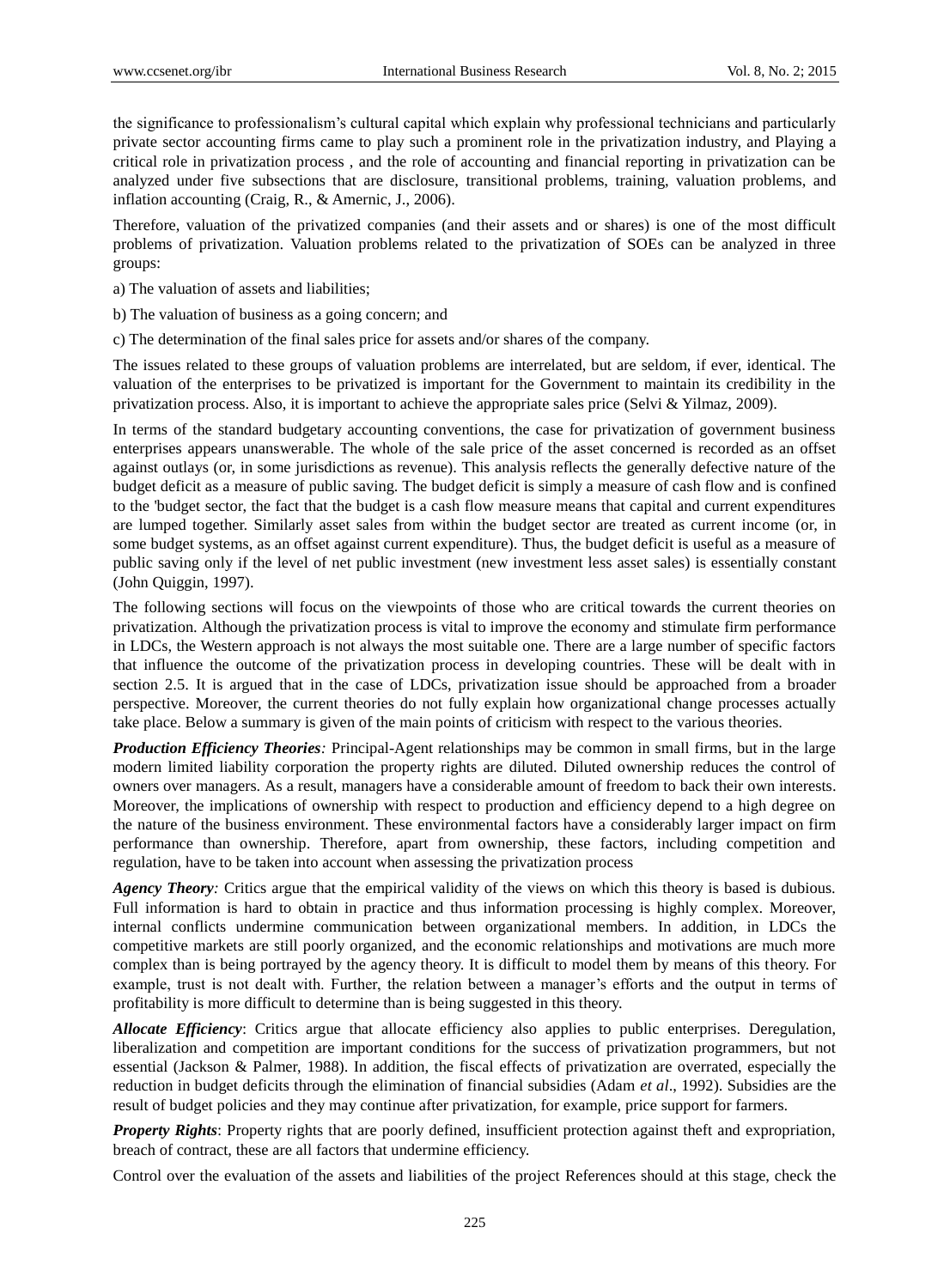#### following:

- Ensure that the authority concerned to prepare a comprehensive evaluation of the project before Privatized.
- Ensure that the assessment is comprehensive and independence and impartiality.

• Ensure that persons who evaluation do not have any interest directly or indirectly, in the privatization process, where there is a risk is that those responsible for the privatization processes may want to Achieve their personal profit public interest expense. It can this danger that takes many forms and prosper in the midst of uncertainty and uncertainty surrounding such business processes. (Control over the work of the privatization of Supreme Audit Institutions of the Gulf Cooperation Council (GCC) guide Arab Gulf, 2013).

# **3. Method**

# *3.1 Sample Size, Power, and Precision*

The numbers of companies that have been privatized are eight companies according to the study sample so that the distribution of 380 questionnaires was to recover 274 questionnaires and found them valid for the purposes of statistical analysis to identify 251 of the restitution and 80% recovery rate.

# *3.2 Measures and Covariates*

Research plan consisted of two main parts:

# 1-Theoretical side

Study of major ideas in different theoretical aspects where the researcher addressed the definition of privatization, stages and steps, and the pros and cons of privatization process and accounting procedures used in the privatization process and accounting methods to evaluate the assets of the enterprises are privatized.

# 2- Practical side

The study population and sample and measurement standards, and tests of honesty and reliability measurement tool and methods of data collection and statistical methods used to analyze the data and results. The study is exploratory or descriptive type survey based on opinions or attitudes of the study sample, where this study was conducted on a sample of internal auditors in companies privatized service in Jordan.

# **4. Results**

# *4.1 Reliability and Validity*

Been using Alpha Cronbach test to find the degree of internal consistency between the answers sample and found the value of Alpha by statistical analysis of the questionnaires distributed program and found that the alpha value is the premise of the first 79% and the hypothesis of the second 82% and the value of the alpha of the study are 81% higher than the minimum value accepted statistically It 60%.

*4.2 Description of Study Sample*

| <b>Statement</b>               | Frequent | Percentage |
|--------------------------------|----------|------------|
| <b>Administrative Sciences</b> | 38       | 16%        |
| <b>Financial Sciences</b>      | 51       | 22%        |
| Accounting                     | 146      | 62%        |
| Total                          | 235      | 100%       |

Table 1. Study sample according to specialization

Notes from Table 1 that the vast majority of the members of the study sample are allocated accounting , and this means the presence of a trend in companies that have been privatized to appoint specialists in accounting and this is a positive point in the study sample and the index of the sincerity and understanding of the paragraphs of the questionnaire and this gives credibility and stability for statements of questionnaire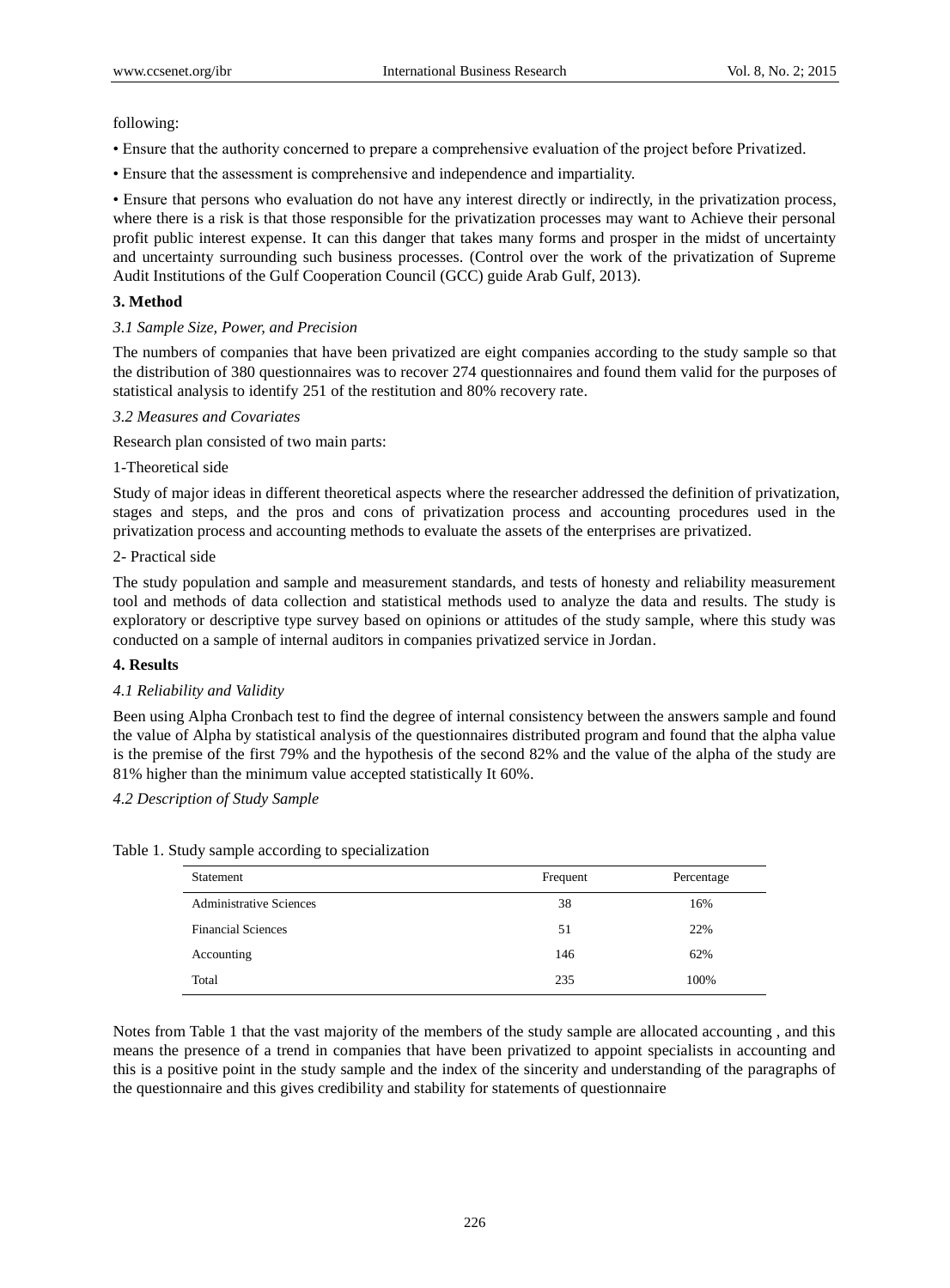| <b>Statement</b>  | Frequent | Percentage |
|-------------------|----------|------------|
| 1-less 6 years    | 54       | 23%        |
| 6-12 years        | 104      | 44%        |
| 12 years and more | 77       | 33%        |
| Total             | 235      | 100%       |

#### Table 2. Study sample by years of experience

Notes from Table 2 that the majority of the study sample individuals from their experience in the 6-12 category a year and this is a positive indicator, so we can say that the paragraphs of the questionnaire was supported by specialization of scientific and appropriate experience and this may give a degree of stability to the findings and recommendations of the study, and that the notes from the experience of more than 12 year them second-class members of the study sample characteristics and the power point to search

#### *4.3 Base Decision*

Been using the questionnaire as a tool for the study was distributed to accountants in companies that were privatized in Jordan so that was distributed 310 questionnaires were collected 251 questionnaire so the recovery ratio of 81%, contained the resolution clauses covering the variables of the study so that was given five options for each paragraph: strongly OK, OK, neutral, not OK and not OK strongly was given the following codes when using statistical analysis program: strongly OK 5, indicated by the symbol OK 4, and 3 neutral symbol, and the symbol 2 is not OK and not OK strongly indicated by 1. Therefore, the central premise is to be number 3  $(1+2+3+4+5)/5$ , so if the average paragraph in the resolution 3 or more, it means that the study sample confirm the existence of that paragraph and the greater the average for the number 3 whenever increased degree of confirmation, and the lower the average for the number 3, it means that the sample of the study do not support that paragraph in the study sample corporate members.

*4.4 Discuss the Statistical Results by the Arithmetic Mean and Standard Deviation with the Hypotheses of the Study*

*First hypothesis: There is no trace of the objectives of privatization accounting on the financial statement.*

|  |  |  |  | Table 3. Opinions of the study sample application of accounting goals in privatization |
|--|--|--|--|----------------------------------------------------------------------------------------|
|  |  |  |  |                                                                                        |

| Number  | Statement                                                                                                                                                                     | Average | Standard deviation | Rank           |
|---------|-------------------------------------------------------------------------------------------------------------------------------------------------------------------------------|---------|--------------------|----------------|
| 1       | Making divestitures decision such as the type of privatization method to use and its<br>timing                                                                                | 2.48    | 0.455              | 8              |
| 2       | Fulfilling the investors' needs, which usually include as a minimum the preparation<br>of prospectus or information memorandum and business plan                              | 4.16    | 0.528              | 3              |
| 3       | Assessing how the public interest has been served in the government discharged of its<br>stewardship function, 4 including how will the privatization objectives has been met | 3.27    | 0.731              | 5              |
| 4       | Increase disclosure in financial statement after privatization                                                                                                                | 4.75    | 1.16               |                |
| 5       | Making value added for financial statement after privatization by provide internal<br>auditing and external auditing                                                          | 2.63    | 0.472              | 7              |
| 6       | Identification of property unsuitable for business activity as uncollectible claims,<br>fixed and intangible assets, and investments items                                    | 3.09    | 0.857              | 6              |
| 7       | Accounting language is important in telling the tale of privatization. Of particular<br>importance are the specific constructs in that language                               | 3.59    | 0.927              | 4              |
| 8       | The accounting measures used to help construct the tale, give it a coursing thread<br>through time, and generate rhetorical appeal                                            | 4.29    | 0.643              | $\overline{c}$ |
| Average |                                                                                                                                                                               | 3.53    |                    |                |

Notes from Table 3 that the study sample that Jordanian companies after privatization process is applied increase in the disclosure of accounting operations through paragraph 4 and its average 4.75 This means that the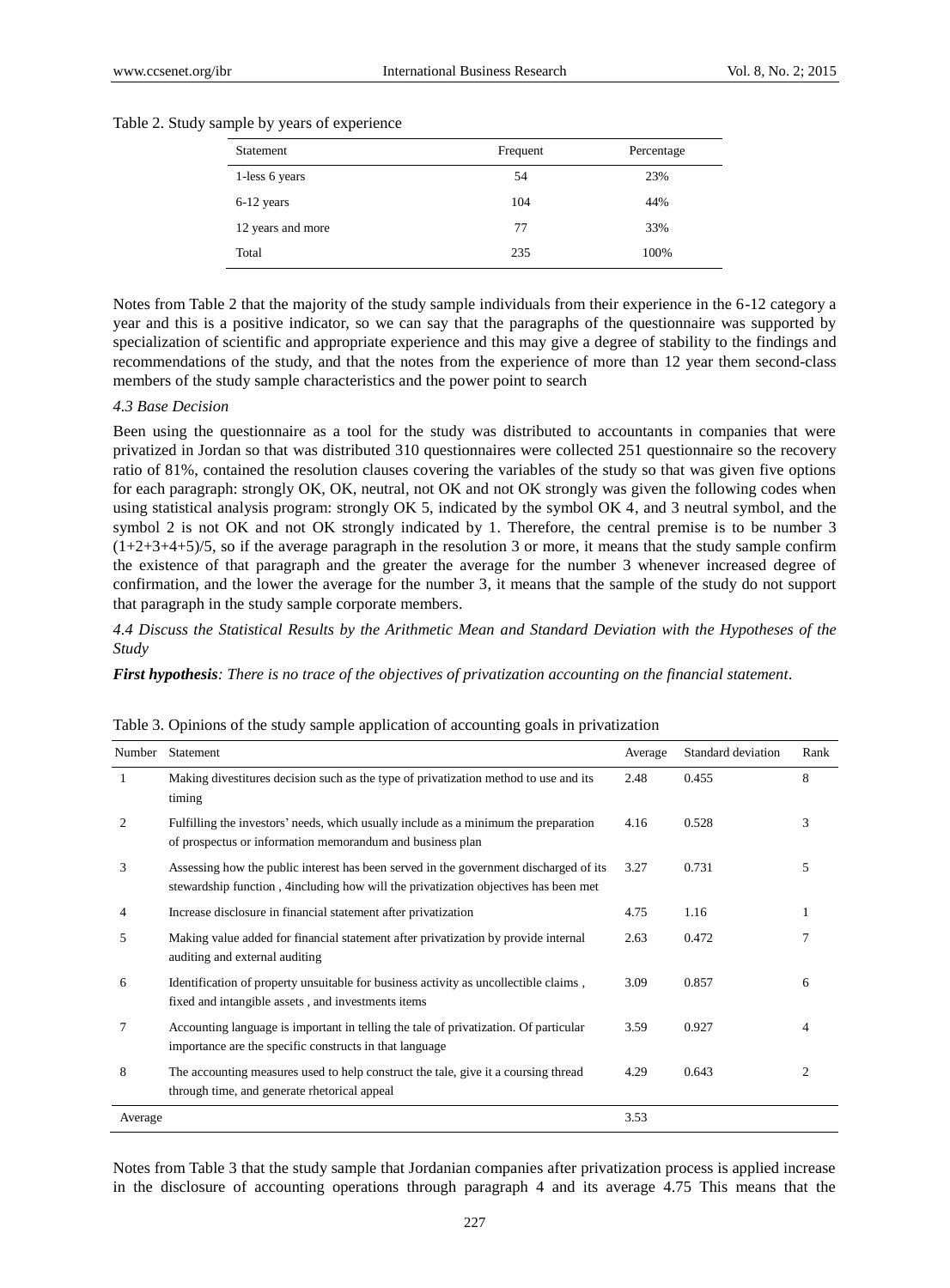accounting disclosure processes become more than after the privatization process may be the reason there are new shareholders need to data and additional information about the numbers in the financial statements , He also notes that the eighth paragraph represents the second degree of acceptance and an average of 4.29 represented by this paragraph the accounting measures used to help construct the tale, give it a coursing thread through time, and generate rhetorical appeal, notes that the second paragraph represents Continuing get prospectuses related companies after the privatization process in which there is all the information relating to the company and help stakeholders in making investment decisions in a timely manner , and this increases the reliability and credibility of the financial statements and the statements contained therein and the future of the company and the achievement of its goals , also notes the first paragraph represents the lowest acceptance of the study sample That which is less than the middle premise 3 and an average of 2.48 that must companies privatization of where there is no diversity in the investment may be ordered Legacy of previous administrations where the financial statements there is no diversity in the corporate investments must privatization which may lead to a decline in the level of investment , both existing investors or prospective investors. That which is greater than the mean premise 3 also notes the average 3.53 hypothesis and this shows that the study sample supports the alternative hypothesis rejects the hypothesis nihilism, and this shows that the companies after privatization benefited from the accounting objectives of the privatization process.

*Second hypothesis: Do not use the companies after privatization accounting measurement methods in the preparation of financial statements.*

|               |  |  |  | Table 4. Sample the opinions of the application of the accounting measurement methods for companies after |  |  |
|---------------|--|--|--|-----------------------------------------------------------------------------------------------------------|--|--|
| privatization |  |  |  |                                                                                                           |  |  |

| Number         | Statement                                                                                                                                                                            | Average | Standard deviation Rank |                |
|----------------|--------------------------------------------------------------------------------------------------------------------------------------------------------------------------------------|---------|-------------------------|----------------|
| 1              | Evaluate the assets of institutions, is to try to reach a financial value, but this<br>value is indicative estimated                                                                 | 3.46    | 0.482                   | 5              |
| $\overline{2}$ | Problems change in accounting systems: a change in accounting methods<br>resulting from the transfer of ownership of accounting units                                                | 4.09    | 0.761                   | $\overline{c}$ |
| 3              | Changes in accounting and financial systems, and the quality of the available<br>financial information, required after privatization                                                 | 2.51    | 0.573                   | 8              |
| 4              | The information that explains the economic situation, and the project's<br>financial feasibility and economic problems disclosed in financial statements                             | 3.82    | 0.768                   | 3              |
| 5              | Assets are evaluating depending on the estimated price of the sale between the<br>seller and the buyer without pressure Or coercion                                                  | 4.39    | 0.886                   | 1              |
| 6              | Method based on the replacement cost: represents the present value of the<br>replacement owned enterprise assets                                                                     | 3.79    | 0.914                   | 4              |
| 7              | The value is estimated based on the expected price of the shares in an efficient<br>and active market for Using a multiplier market value consideration for the<br>shares for profit | 2.38    | 1.08                    | 9              |
| 8              | The growth of accounting within these public sector organizations can be seen<br>as a response to this growing commercial and competitive environment                                | 3.07    | 0.655                   | 6              |
| 9              | Government accounting is a key component of accountability and transparency<br>by keeping the records of and reports the financial policy related government<br>transactions         | 2.76    | 0.537                   | 7              |
| Average        |                                                                                                                                                                                      |         | 3.36                    |                |

Notes from Table 4 that the study sample supports primarily paragraph No. 5, which relate to that property transfers from the public sector to the private sector are implemented according to the agreement between the seller and the buyer a negotiated price without making any modifications to the agreement, and that means taking the values of the habit of items lists Finance whether the seller or the buyer and this is a good indicator of the adoption of the fair values of the items of financial statements, also notes that the second paragraph represents the degree of the second acceptance by Ray sample study that confirms the existence of accounting problems when ownership of projects move from the public sector to the private sector personnel and that means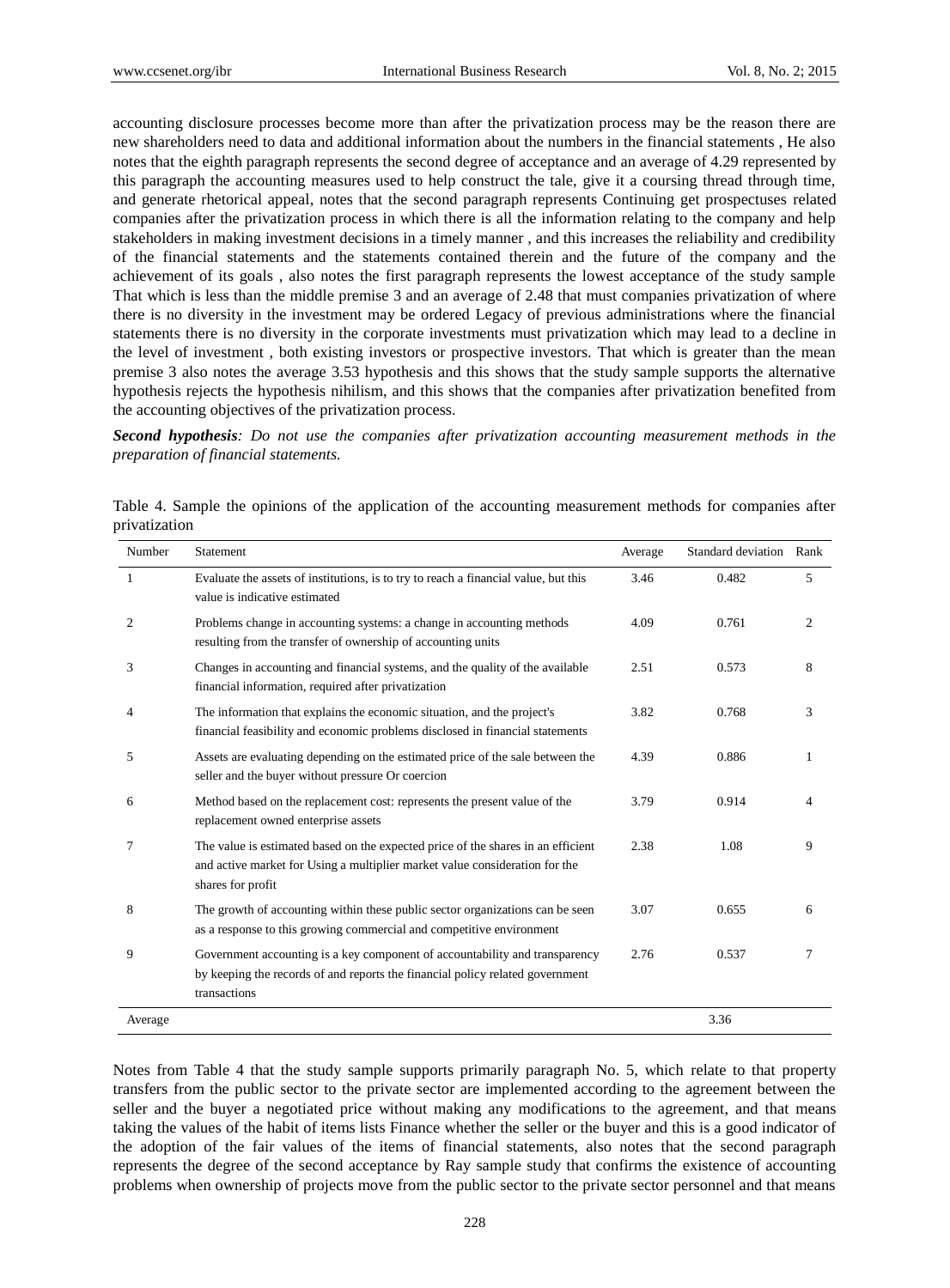must provide a clear accounting policies for the transition from the public sector to the private sector and know how to disclose the impact of changes in the accounting policies of the companies after privatization and how to recognize gain or loss as a result of the change in accounting policies and how disclosed in the financial statements, also notes that the fourth paragraph represents the degree of the third acceptance of the members of the study sample which relates to the necessity of interpretation of financial statements and their relationship to economic conditions and must be disclosed in the financial statements after the privatization process due to the presence of new shareholders in the companies after privatization, and this helps to create additional value for the credibility of financial statements, also notes that the seventh paragraph represents the lowest acceptance by study sample which represents

The value is estimated based on the expected price of the shares in an efficient and active market for using a multiplier market value consideration for the shares for profit. He also notes that the average hypothesis is 6.36, higher than the central premise, and this shows that the study sample agree to the alternative hypothesis rejects the hypothesis nihilism, so the members of the study sample in favor of the companies that have been privatized used accounting methods related to privatization.

# **5. Conclusions and Recommendation**

# *5.1 Conclusions*

- 1) The Jordanian firms after privatization disclose all financial statements in the financial statements process applied and this means that it applies the principles of financial accounting accepted.
- 2) Fulfilling the investors" needs, which usually include as a minimum the preparation of prospectus or information memorandum and business plan.
- 3) The Jordanian companies before privatization process depends on the measurement accounting methods work as a reciprocal process of accounting disclosure in the financial statements.
- 4) Assessing how the public interest has been served in the government discharged of its stewardship function, including how will the privatization objectives has been met.
- 5) Determine the value of assets and liabilities of companies after privatization depends on direct negotiations between the seller and the buyer according situation and current prices in the market and this gives greater credibility to the financial statements after privatization.
- 6) There are problems in the change of accounting policy for companies after privatization, and this leads to the existence of unrealized gains or unrealized losses and generates problems in recognition of those losses or profits in the financial statements, and that means the need to provide a private accounting policies of the companies after the privatization process to overcome these problems.
- 7) The information that explains the economic situation, and the project's financial feasibility and economic problems disclosed in financial statements.
- 8) Method based on the replacement cost represents the present value of the replacement owned enterprise assets.

# *5.2 Recommendations*

- 1) It"s important to care that the value is estimated based on the expected price of the shares in an efficient and active market for using a multiplier market value consideration for the shares for profit.
- 2) Changes in accounting and financial systems, and the quality of the available financial information, required after privatization.
- 3) Government accounting is a key component of accountability and transparency by keeping the records of and reports the financial policy related government transactions.
- 4) The growth of accounting within these public sector organizations can be seen as a response to this growing commercial and competitive environment.
- 5) Making divestitures decision such as the type of privatization method to use and its timing.
- 6) Making value added for financial statement after privatization by provide internal auditing and external auditing.
- 7) Identification of property unsuitable for business activity as uncollectible claims, fixed and intangible assets, and investments items.